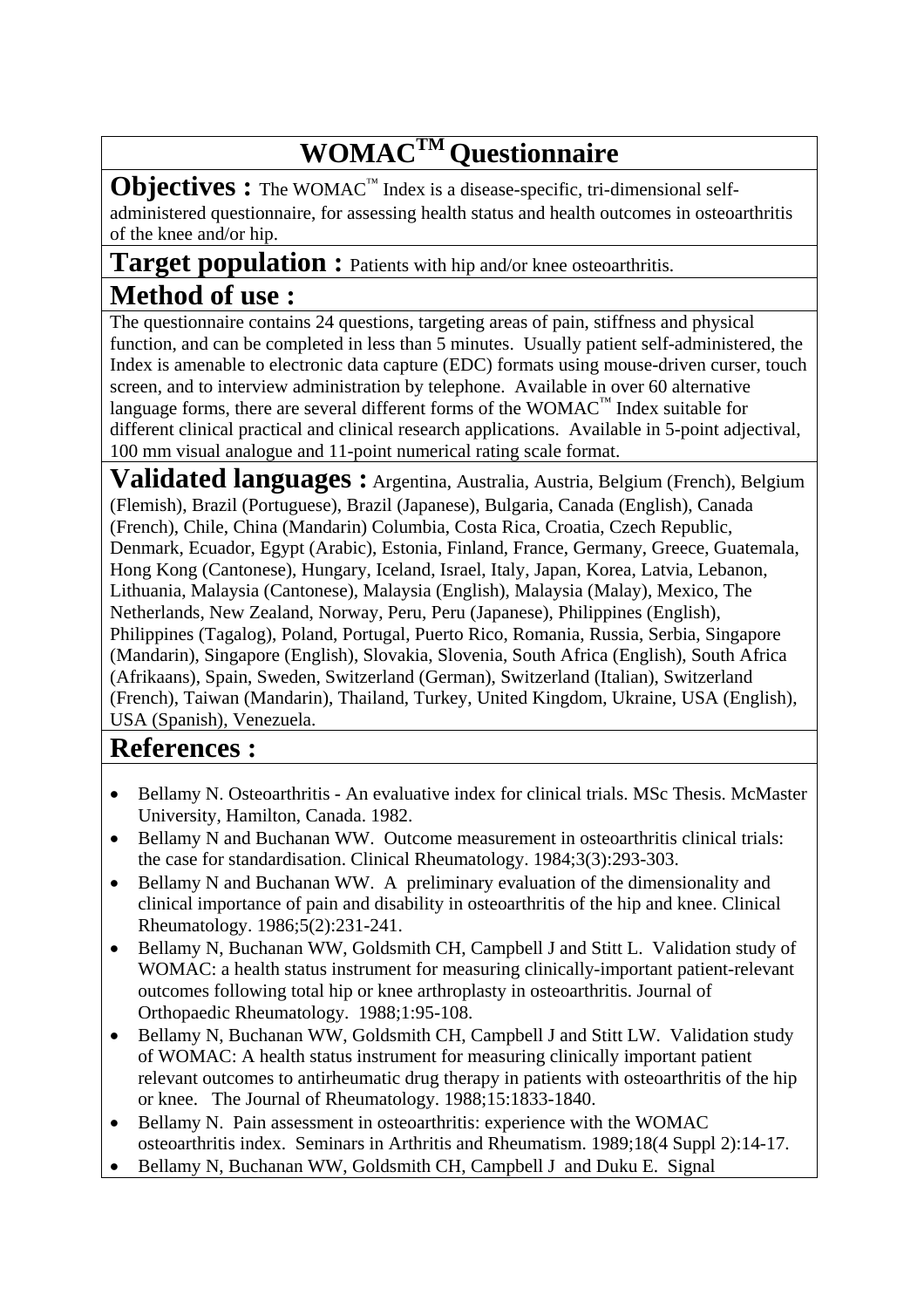measurement strategies: Are they feasible and do they offer any advantage in outcome measurement in osteoarthritis? Arthritis and Rheumatism.1990;33(5): 739-745.

- Bellamy N, Goldsmith CH, Buchanan WW, Campbell J and Duku E. Prior score availability: Observations using the WOMAC Osteoarthritis Index. British Journal of Rheumatology. 1991;30:150-151.
- Bellamy N, Wells G and Campbell J. Relationship between severity and clinical importance of symptoms in osteoarthritis. Clinical Rheumatology. 1991;10(2): 138-143.
- Bellamy N, Kean WF, Buchanan WW, Gerecz-Simon E and Campbell J. Double blind randomized controlled trial of sodium meclofenamate (Meclomen) and diclofenac sodium (Voltaren): Post validation reapplication of the WOMAC Osteoarthritis Index. The Journal of Rheumatology. 1992;19:153-159.
- Bellamy N, Buchanan WW, Chalmers A, Ford PM, Kean WF, Kraag GR, Gerecz-Simon E and Campbell J. A multicenter study of tenoxicam and diclofenac in patients with osteoarthritis of the knee. The Journal of Rheumatology. 1993;20:
- $•$  999-1004.
- Griffiths G, Bellamy N, Kean WF, Campbell J and Gerecz-Simon E. A study of the time frame dependency of responses to the WOMAC Osteoarthritis Index. Inflammopharmacology. 1993;2:85-87.
- Barr S, Bellamy N, Buchanan WW, Chalmers A, Ford PM, Kean WF, Kraag GR, Gerecz-Simon E and Campbell J. A comparative study of signal versus aggregate methods of outcome measurement based on the WOMAC Osteoarthritis Index. The Journal of Rheumatology. 1994;21:2106-2112.
- Griffiths G, Bellamy N, Bailey WH, Bailey SI, McLaren AC and Campbell J. A comparative study of the relative efficiency of the WOMAC, AIMS and HAQ instruments in evaluating the outcome of total knee arthroplasty. Inflammopharmacology. 1995;3:1-6.
- Bellamy N, Campbell J, Stevens J, Pilch L, Stewart C and Mahmood Z. Validation study of a computerized version of the Western Ontario and McMaster Universities VA 3.0 Osteoarthritis Index. The Journal of Rheumatology. 1997;24:2413-2415.
- Bischoff-Ferrari HA, Vondechend M, Bellamy N and Theiler R. Validation and patient acceptance of a computer touch screen version of the WOMAC 3.1 osteoarthritis index. Annals of the Rheumatic Diseases. 2005;64(1):80-84.
- Theiler R, Spielberger J, Bischoff HA, Bellamy N, Huber J, Kroesen S, Clinical evaluation of the WOMAC 3.0 OA Index in numeric rating scale format using a computerized touch screen version. Osteoarthritis and Cartilage. 2002;10:479-481.
- Theiler R, Kroesen S, Spielberger J and Bellamy N. Validation of the WOMAC 3.0 TS, an audiovisual computerized version of the WOMAC 3.0. Osteoarthritis and Cartilage. 2000;8(2):152-153.
- Theiler R, Bischoff-Ferrari HA, Good M and Bellamy N. Responsiveness of the electronic touch screen WOMAC 3.1 OA Index in a short term clinical trial with rofecoxib. Osteoarthritis and Cartilage. 2004;12(11):912-916.
- Ehrich EW, Davies GM, Watson DJ, Bolognese JA, Seidenberg BC and Bellamy N. Minimal perceptible clinical improvement with the Western Ontario and McMaster Universities Osteoarthritis Index questionnaire and global assessments in patients with osteoarthritis. The Journal of Rheumatology. 2000;27(11):2635-2641.
- Bellamy N, Campbell J, Hill J and Band P. A comparative study of telephone versus onsite completion of the WOMAC 3.0 Osteoarthritis Index. The Journal of Rheumatology. 2002;29(4):783-786.
- Bellamy N. WOMAC: A 20-year experiential review of a patient-centered self-reported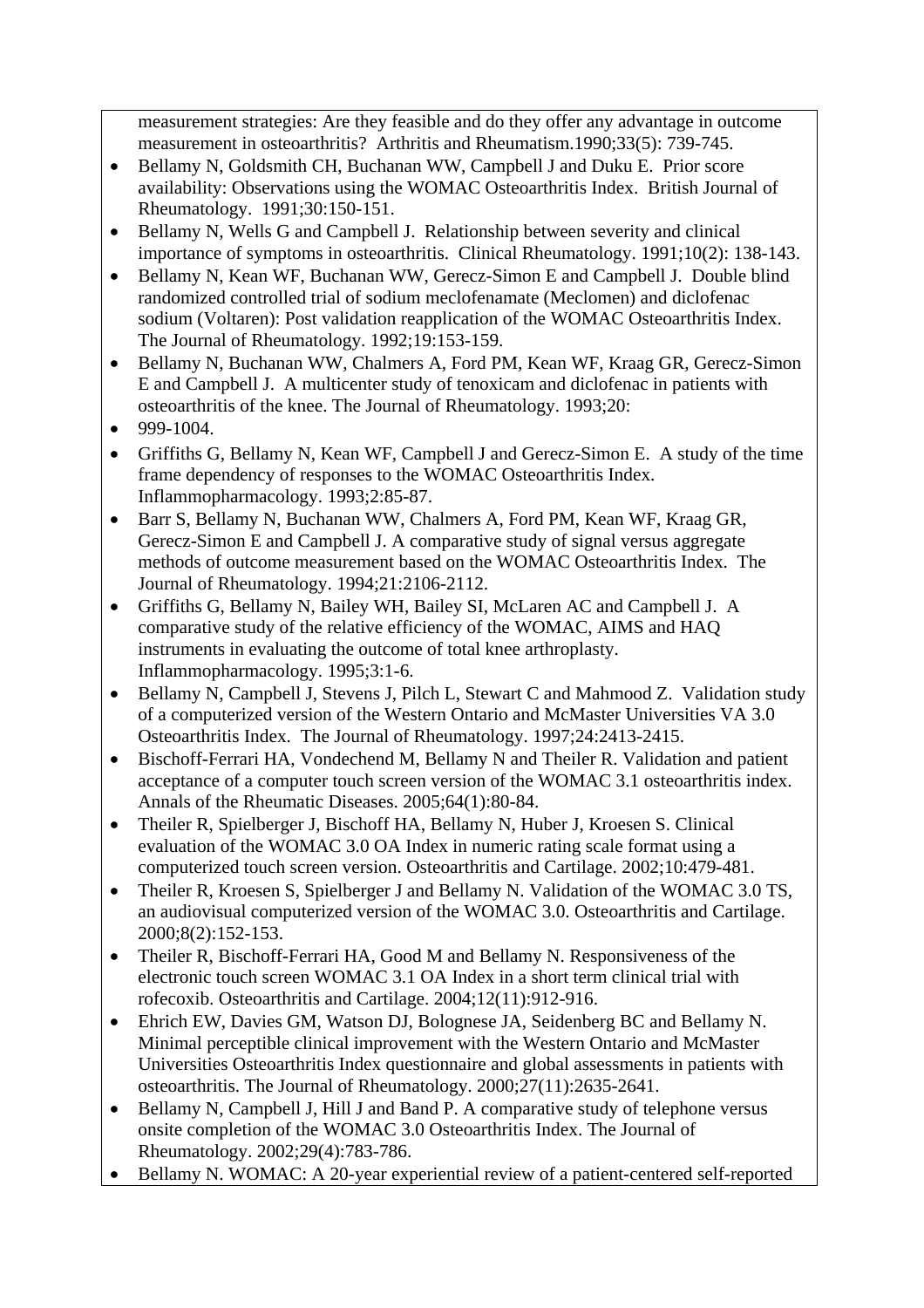health status questionnaire. The Journal of Rheumatology. 2002;29 (12):2473-2476.

- Tubach F, Ravaud P, Baron G, Falissard B, Logeart I, Bellamy N, Bombardier C, Felson D, Hochberg M, van der Heijde D and Dougados M. Evaluation of clinically relevant changes in patient reported outcomes in knee and hip osteoarthritis: the minimal clinically important improvement. Annals of the Rheumatic Diseases. 2005;64(1):29-33. [Also see leader by Bijlsma JWJ. Patient centred outcomes in osteoarthritis. Annals of the Rheumatic Diseases. 2005;64(1):1-2.]
- Tubach F, Ravaud P, Baron G, Falissard B, Logeart I, Bellamy N, Bombardier C, Felson D, Hochberg M, van der Heijde D and Dougados M. Evaluation of clinically relevant states in patient reported outcomes in knee and hip osteoarthritis: the patient acceptable symptom state. Annals of the Rheumatic Diseases. 2005;64(1):34-37. [Also see leader by Bijlsma JWJ. Patient centred outcomes in osteoarthritis. Annals of the Rheumatic Diseases. 2005;64(1):1-2.]
- Bellamy N, Bell MJ, Goldsmith CH, Pericak D, Walker V, Raynauld JP, Torrance GW, Tugwell P and Polisson R. Evaluation of WOMAC 20, 50, 70 response criteria in patients treated with hylan G-F 20 for knee osteoarthritis. Annals of the Rheumatic Diseases 2005;64:881-885 (doi:10.1136/ard.2004.026443).
- Bellamy N, Bell MJ, Goldsmith CH, Pericak D, Walker V, Raynauld J-P, Torrance GW, Tugwell P and Polisson R. The effectiveness of hylan G-F 20 in patients with knee osteoarthritis: an application of two sets of response criteria developed by the OARSI and one set developed by OMERACT-OARSI. Osteoarthritis and Cartilage. 2005;13(2):104- 110.
- Bellamy N, Bell MJ, Pericak D, Goldsmith CH, Torrance GW, Raynauld J-P, Walker P, Tugwell P and Polisson R. BLISS index for analyzing knee osteoarthritis trials data. Journal of Clinical Epidemiology. 2007;60:124-132.

## **Links :** [www.womac.org](http://www.womac.org/)

WOMAC<sup>™</sup> Questionnaire Content

Pain Subscale:

- 1. Walking on flat surface
- 2. Going up/down stairs
- 3. At night
- 4. Sitting/lying
- 5. Standing upright

Physical Function Subscale:

- 8. Descending stairs
- 9. Ascending stairs
- 10. Getting out of chair
- 11. Remaining in standing position
- 12. Bending
- 13. Walking on flat surface
- 14. In/out of car
- 15. Shopping